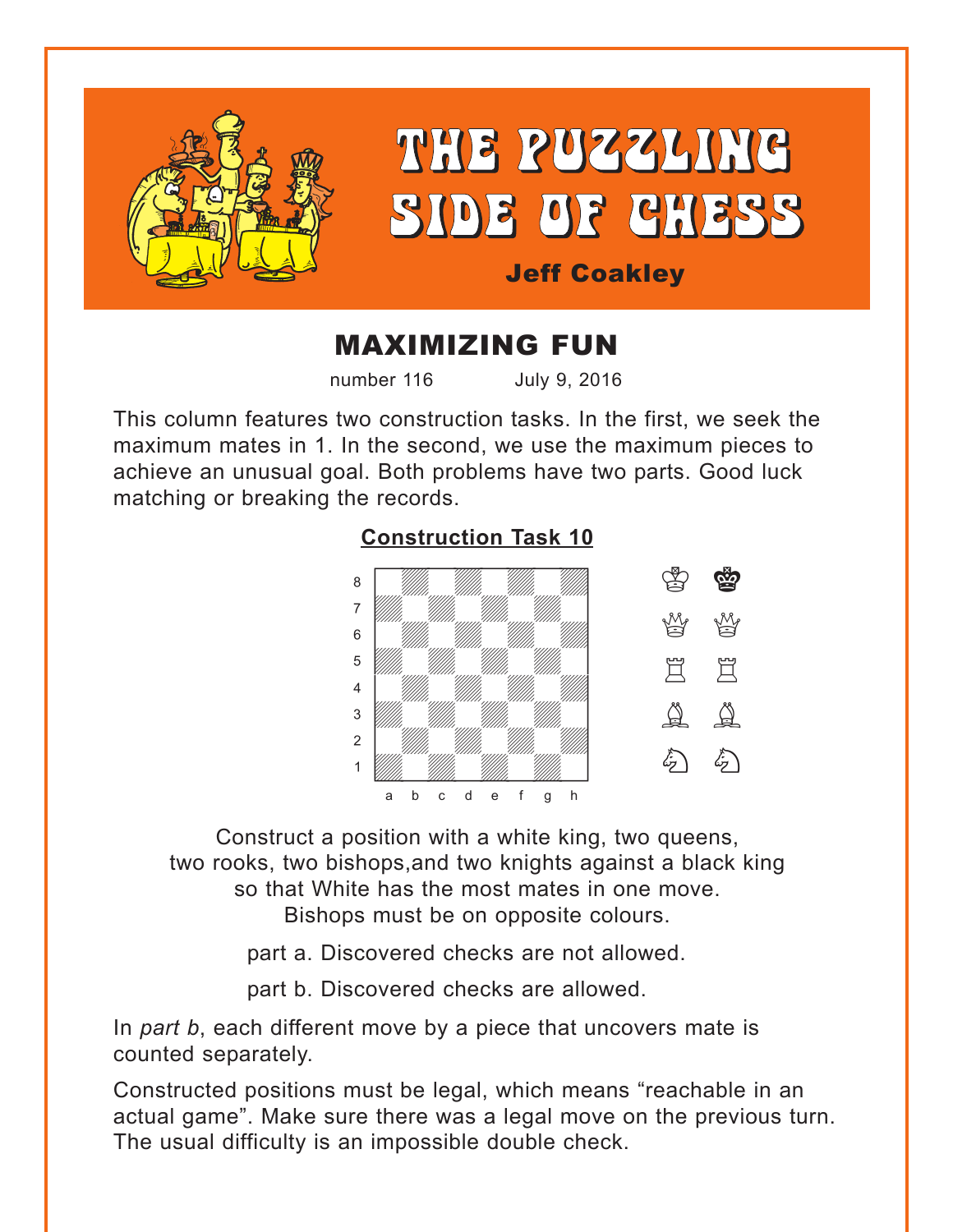<span id="page-1-0"></span>

FIDE rule 9.7 states that "the game is drawn when a position is reached from which a checkmate cannot occur by any possible series of legal moves". Our puzzle question is this: What is the most pieces on the board so that mate is impossible?

### **[Construction Task 11](#page-3-0)**



Construct a position, using the maximum number of pieces, so that neither player can possibly checkmate the other, even with the help of bad moves by the opponent. The position may not be a forced stalemate. At least one player must have the option to "play on".

part a. No pawns are allowed.

part b. Pawns are allowed.

The record for *part b* is held by IM Geir Sune Tallaksen Østmoe of Norway. So you know it's going to be tough to beat!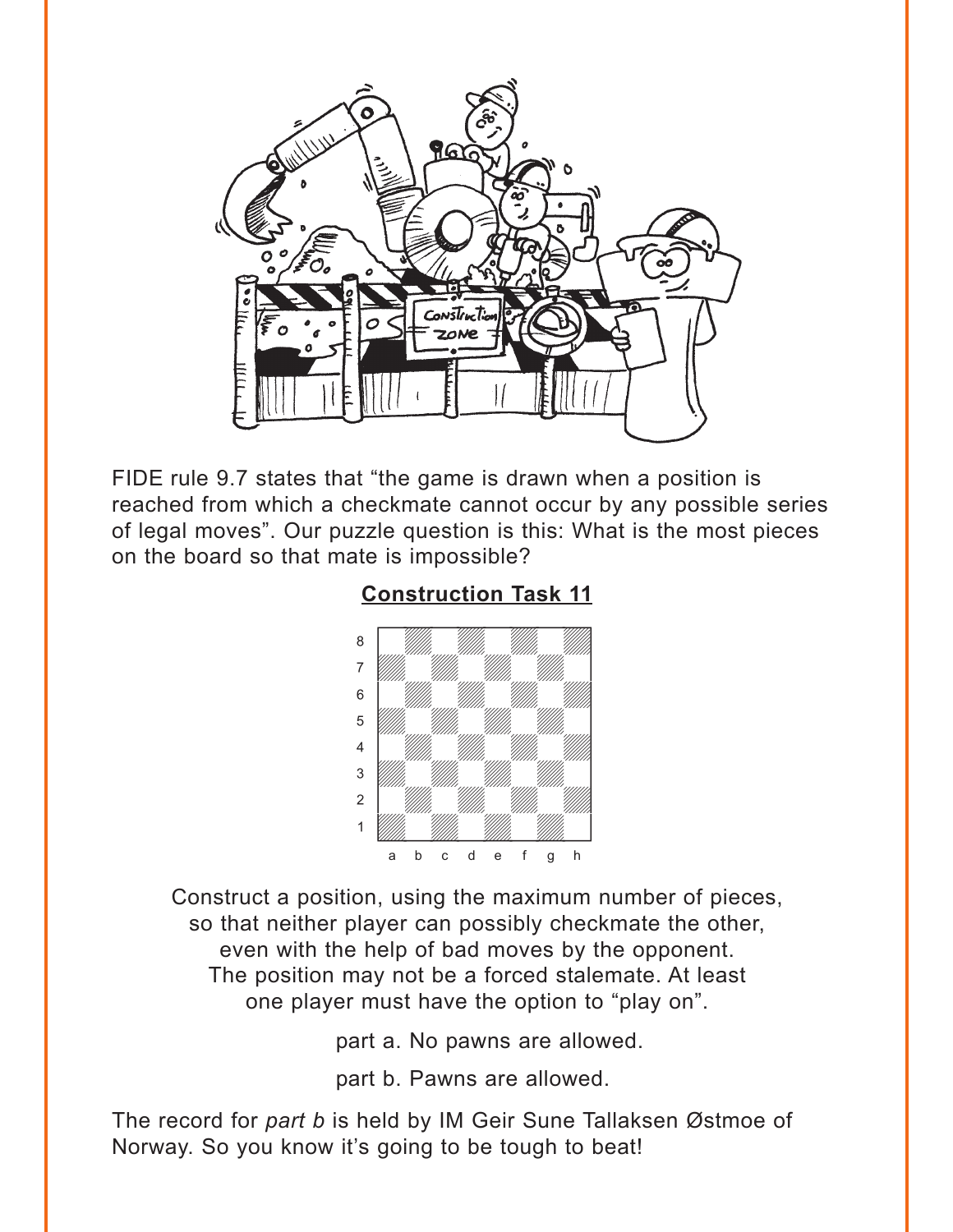## <span id="page-2-0"></span>**SOLUTIONS**

Problems 10ab, 11a by J. Coakley, *Puzzling Side of Chess* (2016).

**PDF hyperlinks.** You can advance to the solution of any puzzle by clicking on the underlined title above the diagram. To return to the puzzle, click on the title above the solution diagram.

*Archives***.** Other columns with similar problems can be found in the Puzzling Side archives.

### with the sum of the sum of the sum of the sum of the sum of the sum of the sum of the sum of the sum of the sum of the sum of the sum of the sum of the sum of the sum of the sum of the sum of the sum of the sum of the sum  $\begin{matrix} \bullet & \bullet \end{matrix}$ adwadwadwadwadwadwadwadwadwadwadwa  $\begin{bmatrix} 6 \end{bmatrix}$   $\begin{bmatrix} 80 \end{bmatrix}$   $\begin{bmatrix} 1 \end{bmatrix}$  $\mathbf{S}=\mathbf{W}$  with  $\mathbf{S}=\mathbf{W}$ 4 | *William Chamberland* William Chamberland Chamberland Chamberland Chamberland Chamberland Chamberland Chamberland Chamberland Chamberland Chamberland Chamberland Chamberland Chamberland Chamberland Chamberland Chamberl 3 *William William William William William William William William William William William William William William W* 2 *William Review* 1 E WA WA E WAS a b c d e f g h

**10a.** no discovered checks

**[Construction Task 10](#page-0-0)**



This number (33) is the theoretical maximum. The most mates by a single queen is 12. The most by a second queen is 11.

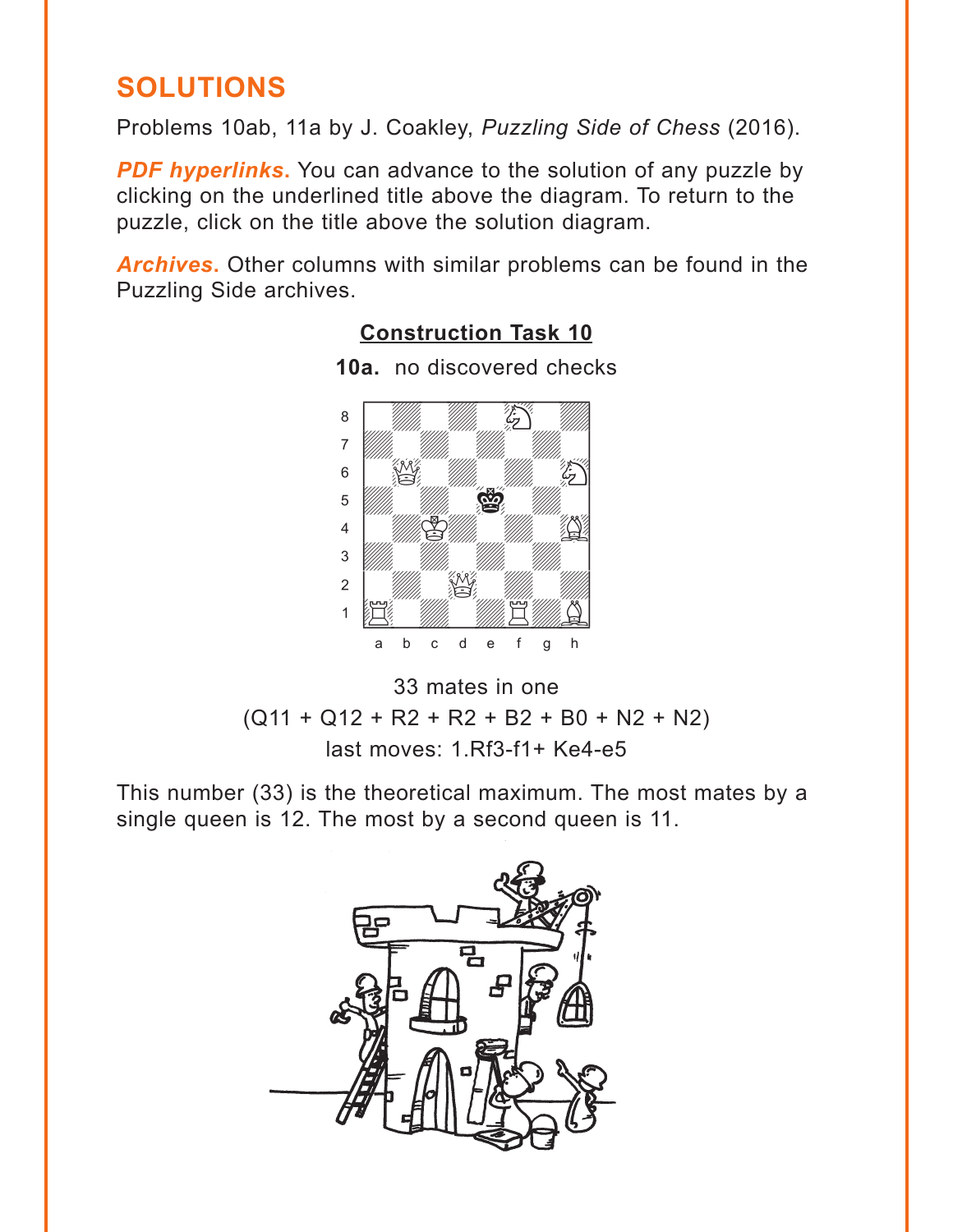#### <span id="page-3-0"></span>**10b.** with discovered checks



47 mates in one  $(Q9 + Q8 + R0 + R14 + B12 + B0 + N2 + N2)$ last moves: 1.Bd3-e4+ Kd5-e5

This number (47) has not been proven by computers to be the maximum. Perhaps someone will raise the mark.



24 pieces no possible mate last move: 1.Qb7+ (game drawn at this point) forced sequence: 1...Qxb7+ 2.Bxb7+ Bxb7+ 3.Kxb7 (Black's moves can be interchanged.)

This number (24) is the theoretical maximum. The promotion of 16 pawns to dark-square bishops requires 8 captures.  $32 - 8 = 24$ .

King + bishop vs. king + bishop of the same colour is a well known "dead draw". 18 bishops on the same colour doesn't change anything.

## **[Impossible Mate Maximizer](#page-1-0)**